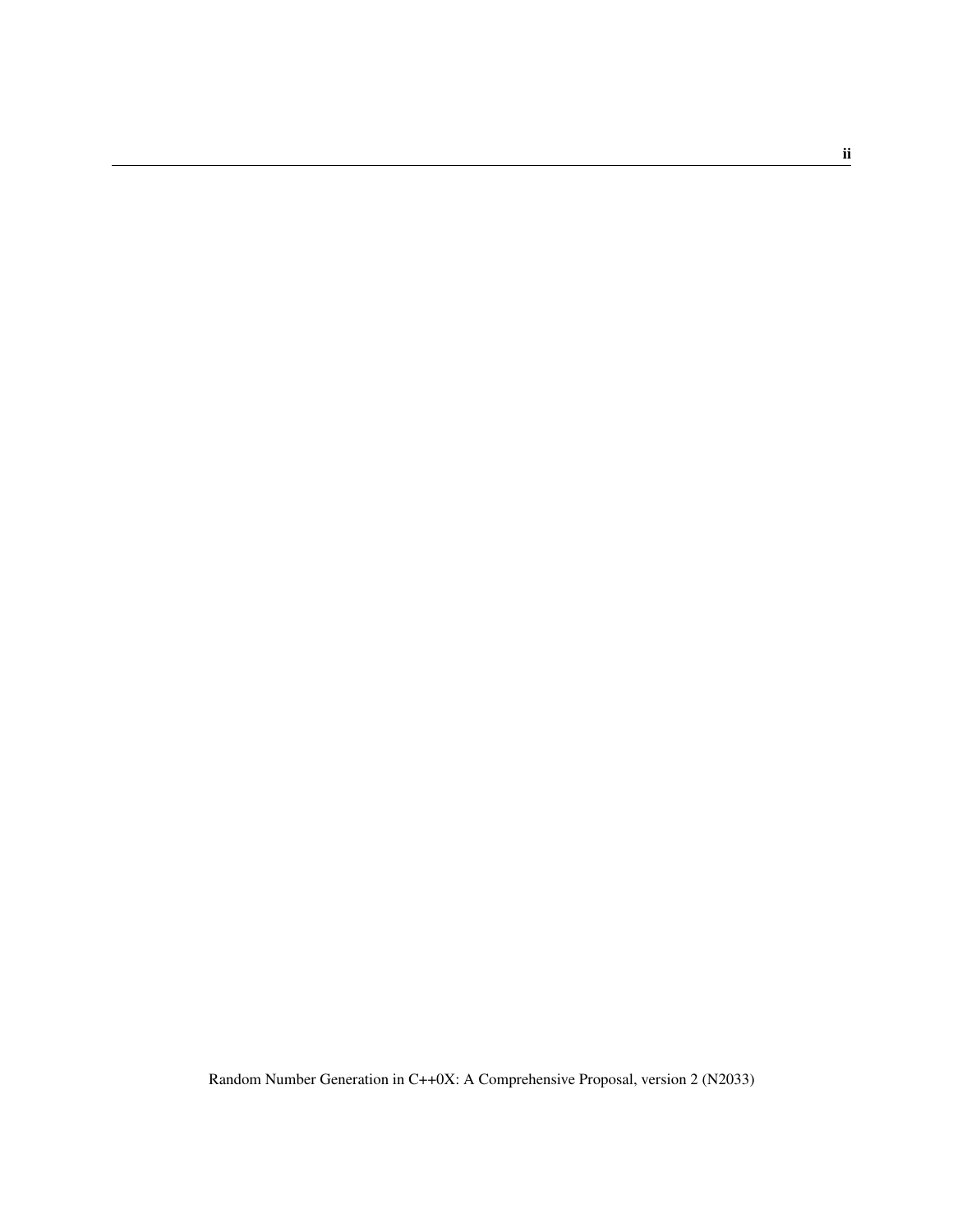# **Contents**

#### <span id="page-2-0"></span>**Contents** [iii](#page-2-0)

| 26 Numerics library |                                                                                       |
|---------------------|---------------------------------------------------------------------------------------|
|                     |                                                                                       |
|                     |                                                                                       |
|                     |                                                                                       |
|                     |                                                                                       |
|                     | 26.4.3.4 Class template subtract_with_carry_01_engine $\dots \dots \dots \dots \dots$ |
|                     |                                                                                       |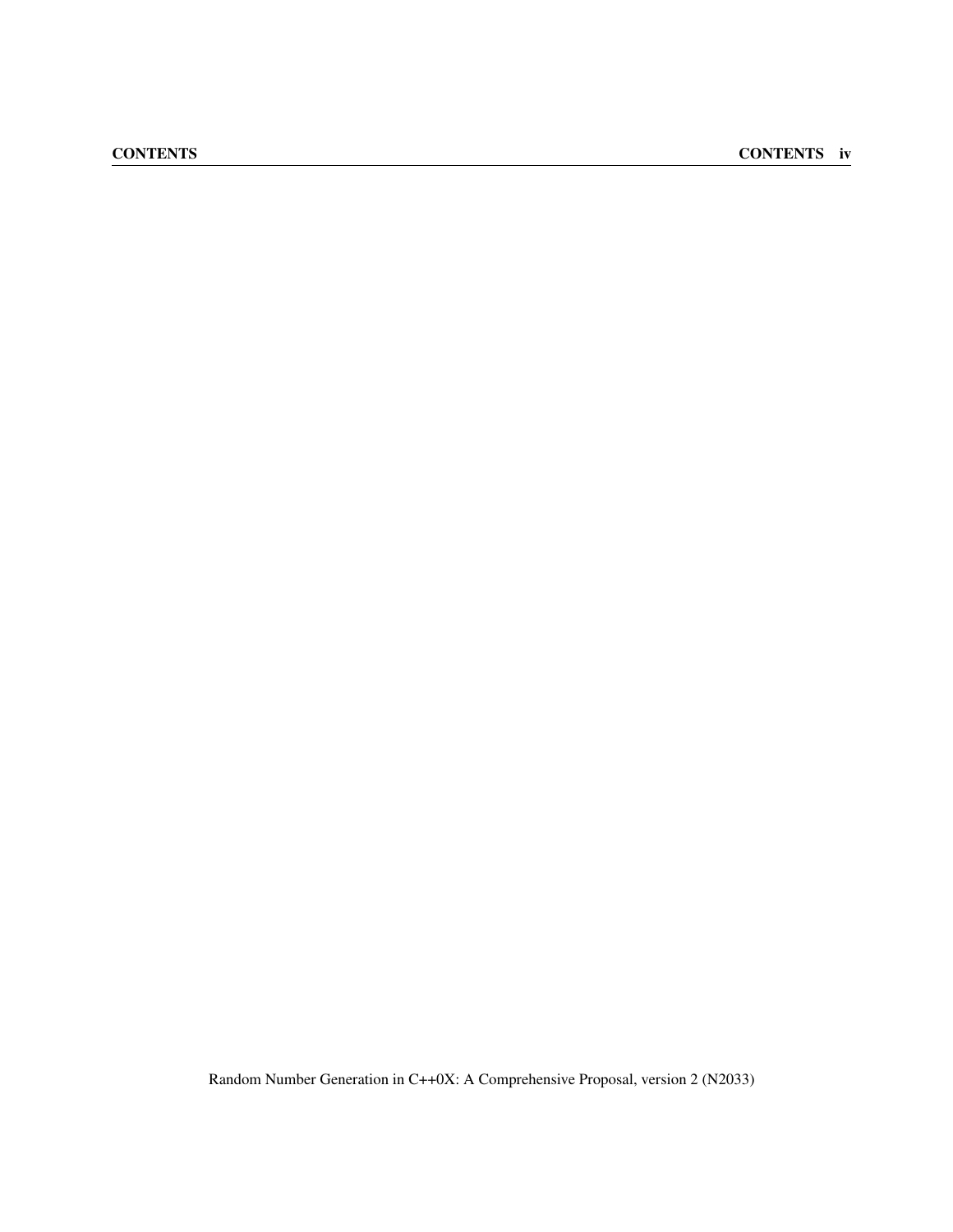### <span id="page-4-5"></span><span id="page-4-0"></span>26 Numerics library [lib.numerics]

#### <span id="page-4-1"></span>26.4 Random number generation **and the contract of the contract of the contract of the contract of the contract of the contract of the contract of the contract of the contract of the contract of the contract of the contrac**

<span id="page-4-2"></span>26.4.2 Header <random> synopsis [lib.rand.synopsis]

*Replace the synopsis for* subtract\_with\_carry\_engine *with the following text. // [\[26.4.3.3\]](#page-4-4) Class template subtract\_with\_carry\_engine* template <int w, int s, int r> class subtract\_with\_carry\_engine;

*Delete the synopsis for* subtract\_with\_carry\_01\_engine*.*

*Replace the synopses for* ranlux\_base\_01 *and* ranlux64\_base\_01 *with the following text.* typedef see below ranlux24\_base; typedef see below ranlux48\_base;

*Delete the synopses for* ranlux3\_01 *and* ranlux4\_01*.*

#### <span id="page-4-3"></span>26.4.3 Random number engine class templates [lib.rand.eng]

<span id="page-4-4"></span>26.4.3.3 Class template subtract\_with\_carry\_engine [lib.rand.eng.sub]

*Replace the entire body of this subsection [lib.rand.eng.sub] with the following text.*

- 1 A subtract\_with\_carry\_engine random number engine object produces non-negative integer random numbers, if it is integer-valued, or floating-point random numbers, if it is real-valued.
- 2 The state  $x_i$  of a subtract\_with\_carry\_engine object x is of size  $\mathcal{O}(r)$ , and consists of a sequence *X* of *r* integer values  $0 \le X_i < m = 2^w$ ; all subscripts applied to *X* are to be taken modulo *r*. The state  $x_i$  additionally consists of an integer *c* (known as the *carry*) whose value is either 0 or 1.
- 3 The state transition is performed as follows:
	- a) Let  $Y = X_{i-s} X_{i-r} c$ .
	- b) Set  $X_i$  to  $Y$  mod  $m$ . Set  $c$  to 1 if  $Y < 0$ , otherwise set  $c$  to 0.

[*Note:* This algorithm corresponds to a modular linear function of the form  $TA(x_i) = (a \cdot x_i) \text{ mod } b$ , where *b* is of the form  $m^r - m^s + 1$  and  $a = b - \frac{b-1}{m}$ . — *end note*]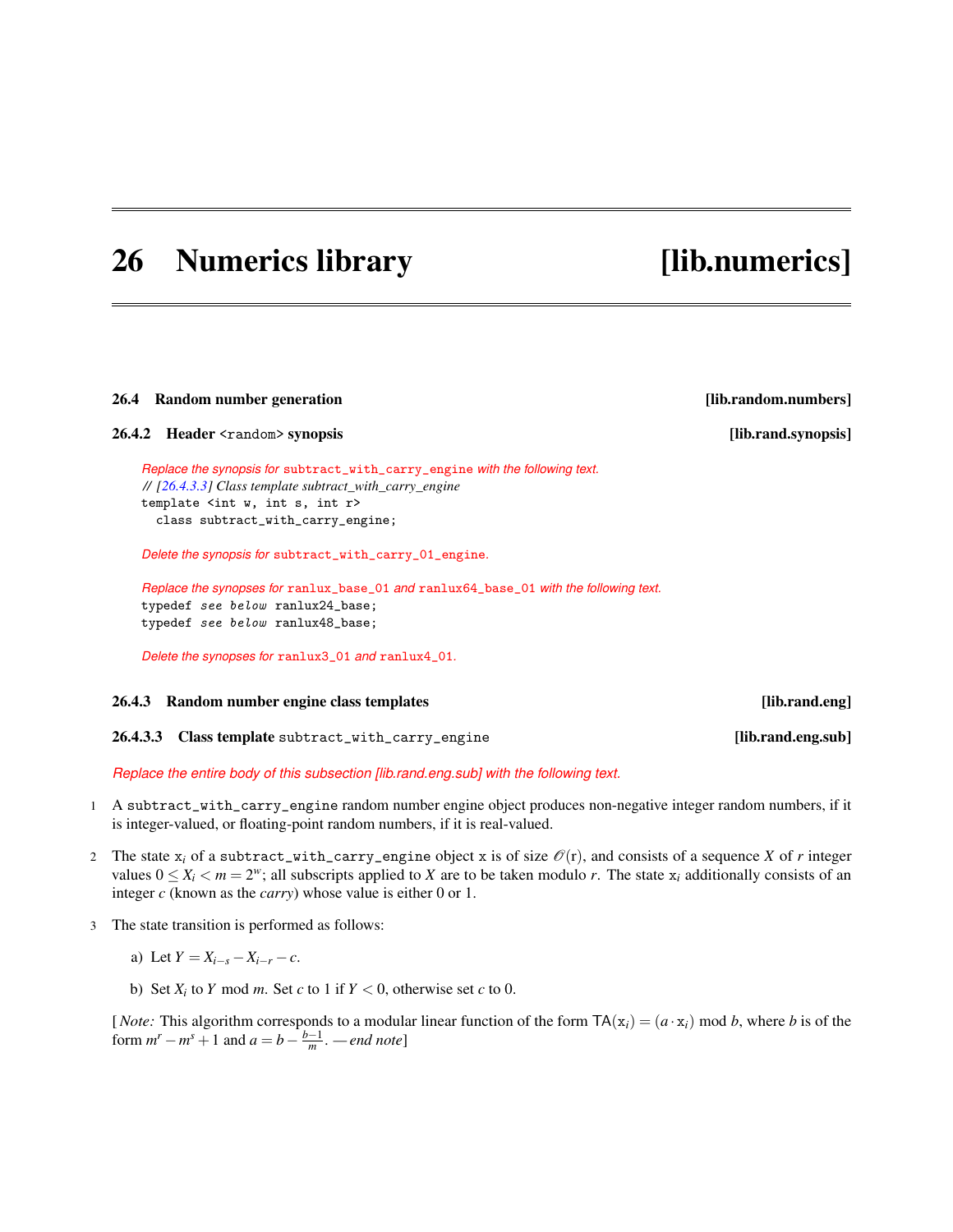<span id="page-5-0"></span>4 The generation algorithm is given by:

 $GA(x_i) = \begin{cases} y & \text{if } x \text{ is integer-valued} \\ (y + 25) & 2^{-w} \text{if } x \text{ is real valued} \end{cases}$  $(y+0.25) \cdot 2^{-w}$  if x is real-valued

where *y* is the value of *Y* mod *m* produced as a result of advancing the engine's state as described above. [*Note:* For a real-valued engine, adding ε guarantees that the value produced will lie in the required open interval (0,1). *— end note*]

```
template <int w, int s, int r>
class subtract_with_carry_engine
{
public:
  // types
  typedef unspecified result_type;
  // parameter values and engine characteristics
  static const int bits_of_randomness = w;
  static const int short_lag = s;
 static const int long_lag = r;
  static const see Table 1 min = 0;
  static const see Table 1 max = is_floating_point<result_type>::value ? 1 : m-1;
  static const unsigned long default_seed = 19780503uL;
 // constructors and seeding functions
  explicit subtract_with_carry_engine(unsigned long value = default_seed);
  template <class Gen> explicit subtract_with_carry_engine(Gen& g);
  void seed(unsigned long value = default_seed);
  template <class Gen> void seed(Gen& g);
```

```
// generating functions
  result_type operator()();
};
```
- 5 The following relations shall hold:  $0 < s < r$ , and  $0 < w$ . Further, the value of w shall not exceed the largest value of numeric\_limits<T>::digits corresponding to any fundamental type T.
- 6 The textual representation consists of the textual representations of *Xi*−*<sup>r</sup>* , ..., *Xi*−1, in that order, followed by *c*. The textual representation of each  $X_k$  consists of the sequence of  $n = \lfloor (w+31)/32 \rfloor$  non-negative integer numbers  $z_0, \ldots, z_{n-1}$ , in that order, defined such that  $\sum_{j=0}^{n-1} z_j \cdot 2^{32j} = X_k$  with each  $z_j < 2^{32}$ ,

explicit subtract\_with\_carry\_engine(unsigned long value = default\_seed);

7 *Effects:* Constructs a subtract\_with\_carry\_engine object as if via a call subtract\_with\_carry\_engine(g), where g is a newly-instantiated object constructed as if by the following definition:

```
linear_congruential_engine<unsigned long,
                           40014uL,0uL,2147483563uL> g(value == 0uL ? default_seed : value);
```
template <class Gen> explicit subtract\_with\_carry\_engine(Gen& g);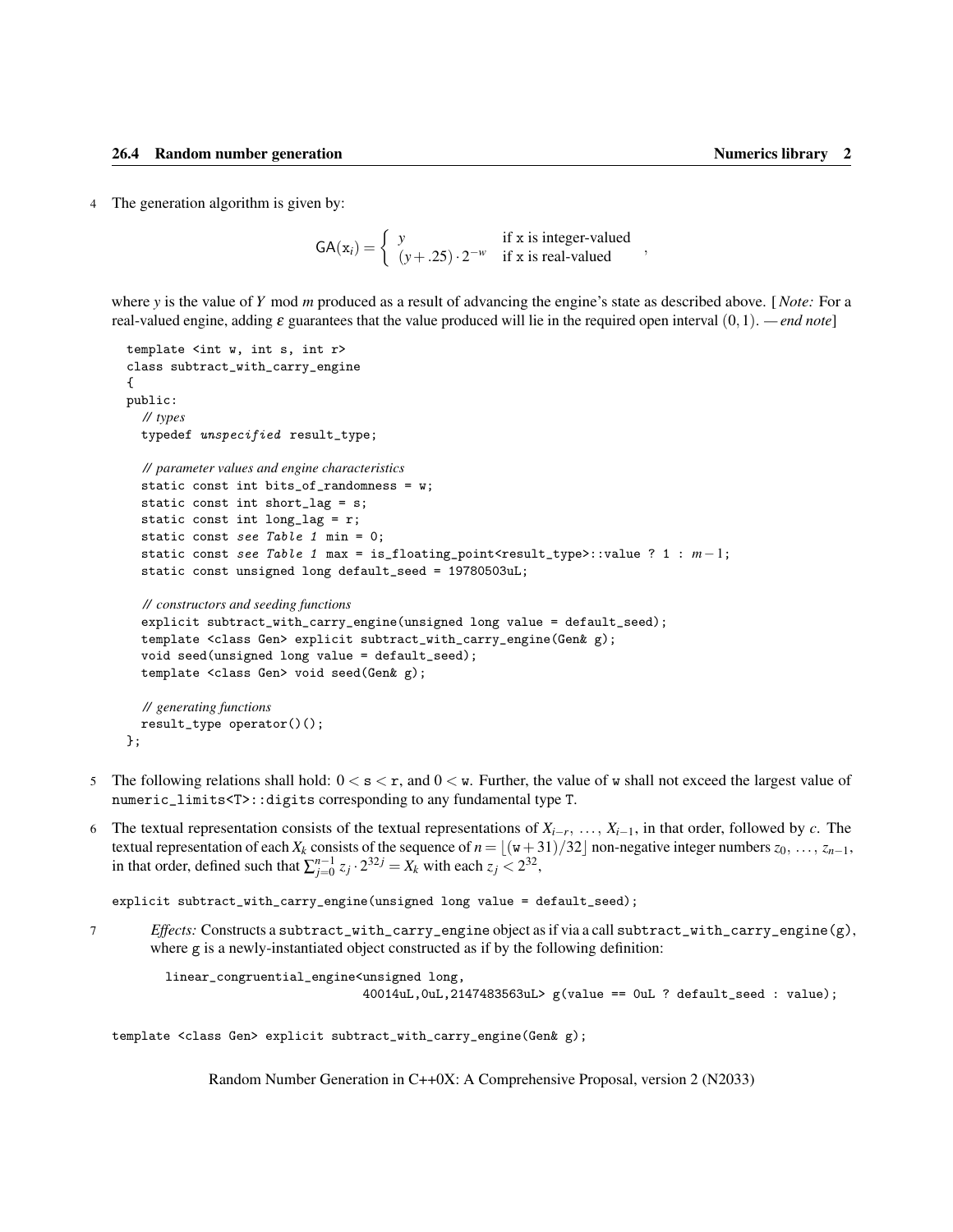- <span id="page-6-2"></span>8 *Effects:* Sets the values of *X*−*<sup>r</sup>* , ..., *X*−1, in that order, as required below. If *X*−<sup>1</sup> is then 0, sets *c* to 1; otherwise sets *c* to 0.
- 9 *Required behavior:* To set an *X<sup>k</sup>* , use new values *z*0, ..., *zn*−<sup>1</sup> obtained from *n* successive invocations of g taken modulo 2<sup>32</sup>. Set  $X_k$  to  $\sum_{j=0}^{n-1} z_j \cdot 2^{32j}$  taken modulo *m*.
- 10 *Complexity:* Exactly  $n \cdot r$  invocations of g.

### <span id="page-6-0"></span>26.4.3.4 Class template subtract\_with\_carry\_01\_engine [lib.rand.eng.sub1]

*Delete the heading and entire body of this subsection [lib.rand.eng.sub1].*

### <span id="page-6-1"></span>26.4.5 Engines with predefined parameters **and the contract of the contract of the contract of the contract of the contract of the contract of the contract of the contract of the contract of the contract of the contract of**

*Delete the* typedef*s and the* Required behavior *paragraphs for* ranlux\_base\_01*,* ranlux64\_base\_01*,* ranlux3*,* ranlux4*,* ranlux3\_01*, and* ranlux4\_01*; replace them with the following text.*

typedef subtract\_with\_carry\_engine<24, 10, 24> ranlux24\_base;

1 *Required behavior:* The 10000<sup>th</sup> consecutive invocation of a default-constructed object of type ranlux24\_base shall produce either the value *y* = 7937952 or else the value given by  $(y + .25) \cdot 2^{-24}$  according to whether the object is integer- or real-valued, respectively.

typedef subtract\_with\_carry\_engine<48, 5, 12> ranlux48\_base;

2 *Required behavior:* The 10000<sup>th</sup> consecutive invocation of a default-constructed object of type ranlux48\_base shall produce either the value  $y = 61839128582725$  or else the value given by  $(y+.25) \cdot 2^{-48}$  according to whether the object is integer- or real-valued, respectively.

typedef discard\_block\_engine<ranlux24\_base, 223, 23> ranlux24;

3 *Required behavior:* The 10000<sup>th</sup> consecutive invocation of a default-constructed object of type ranlux24 shall produce either the value *y* = 9901578 or else the value given by  $(y + .25) \cdot 2^{-24}$  according to whether the object is integer- or real-valued, respectively.

typedef discard\_block\_engine<ranlux48\_base, 389, 11> ranlux48;

4 *Required behavior:* The 10000<sup>th</sup> consecutive invocation of a default-constructed object of type ranlux48 shall produce either the value *y* = 249142670248501 or else the value given by  $(y + .25) \cdot 2^{-48}$  according to whether the object is integer- or real-valued, respectively.